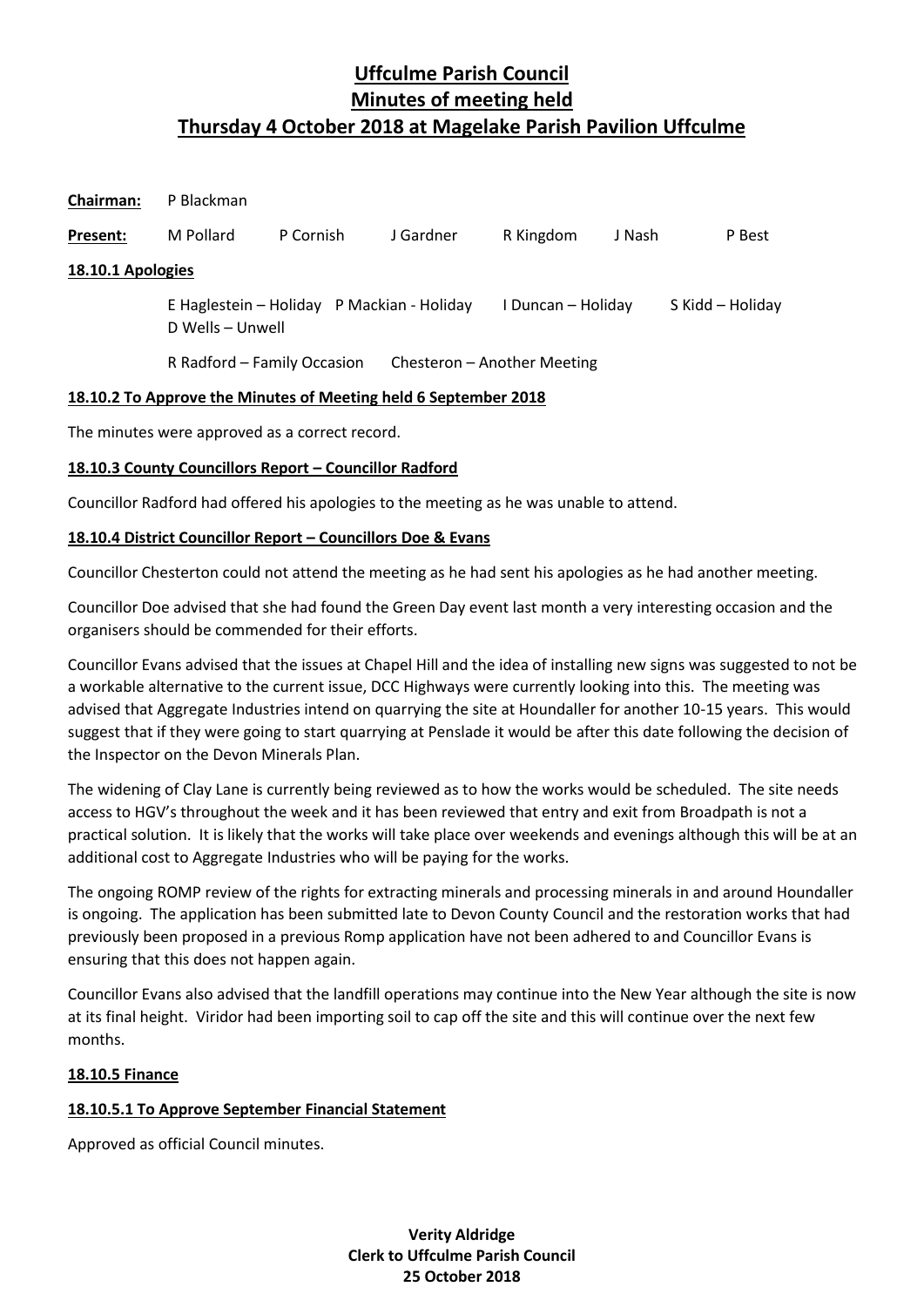#### **18.10.5.2 Uffculme Village Hall**

The Clerk advised the meeting of quotes that had been collated by the Village Hall on behalf of the Parish Council for the necessary works to the outside area. The quotes included estimates from Rob Pope. On reflection the Council awarded the works to Rob Pope at an estimated cost £1,754.20 and the works would begin shortly.

#### **18.10.5.3 Green Team Litter Picks**

The Clerk had been approached by Chris Hill of the Green Team to purchase some litter picks. These had been sourced at a cost of £104.10 for 10 litter picks.

# **18.10.5.4 Footpath Signs**

Councillor Pete Best had been contacted by a parishioner to establish whether we could have the footpath numbers marked on the public footpath signs that were displayed in and around the parish. The Clerk advised the meeting that we would need confirmation from DCC as to whether this was permitted and if so the Council agreed to spend £50 on stencils and paint for the footpath wardens to mark these up. It was agreed that the Clerk would contact Roz Davies at DCC to find this out.

#### **18.10.5.5 Website**

Along with other papers for the meeting the Clerk had circulated a summary of the hours spent in getting the Parish Council website up and live. These were discussed at the meeting and payment to the Clerk for these hours was agreed. This was proposed by Councillors Mike Pollard and seconded by John Gardner with all Councillors in agreement.

#### **18.10.5.6 Other Finance Matters**

The Clerk advised that on the 1 October the balance for the precept monies for 18/19 had been received.

# **18.10.5.7 MDDC Bin Emptying**

The Clerk advised she had been contacted by a parishioner who enquired if the Parish Council would purchase new bins within the village for waste, the proposed bins would have one area for non-recyclables and the other half for recyclables. The request was also to avoid using bin liners in the bins going forward. The Clerk advised the meeting that the waste bins within the parish were the responsibility of MDDC largely and therefore she would contact MDDC about whether they would support a change of bin and no liner.

#### **18.10.6 Business Arising**

# **18.10.6.1 Uffculme Central**

The Clerk advised that she would be contacting the Conservation Officer within MDDC regarding the works for The Square and Ayshford.

# **18.10.6.2 Mid Devon Local Plan**

Councillor Evans advised the meeting that he was the only District Councillor who had secured a position at the table with the Inspector for the public enquiry sessions on the 20 and 21 September 2018. Councillor Evans advised the meeting that he thought the hearings had been very productive with the Inspector seemingly taking note of the concerns raised by the District Councillors and other local residents, the proposals presented by the Eden Westward team, along with a strong backing of barristers etc. It was not known when the Inspector would release his report on the hearings although it was expected this would be somewhere around the end of October.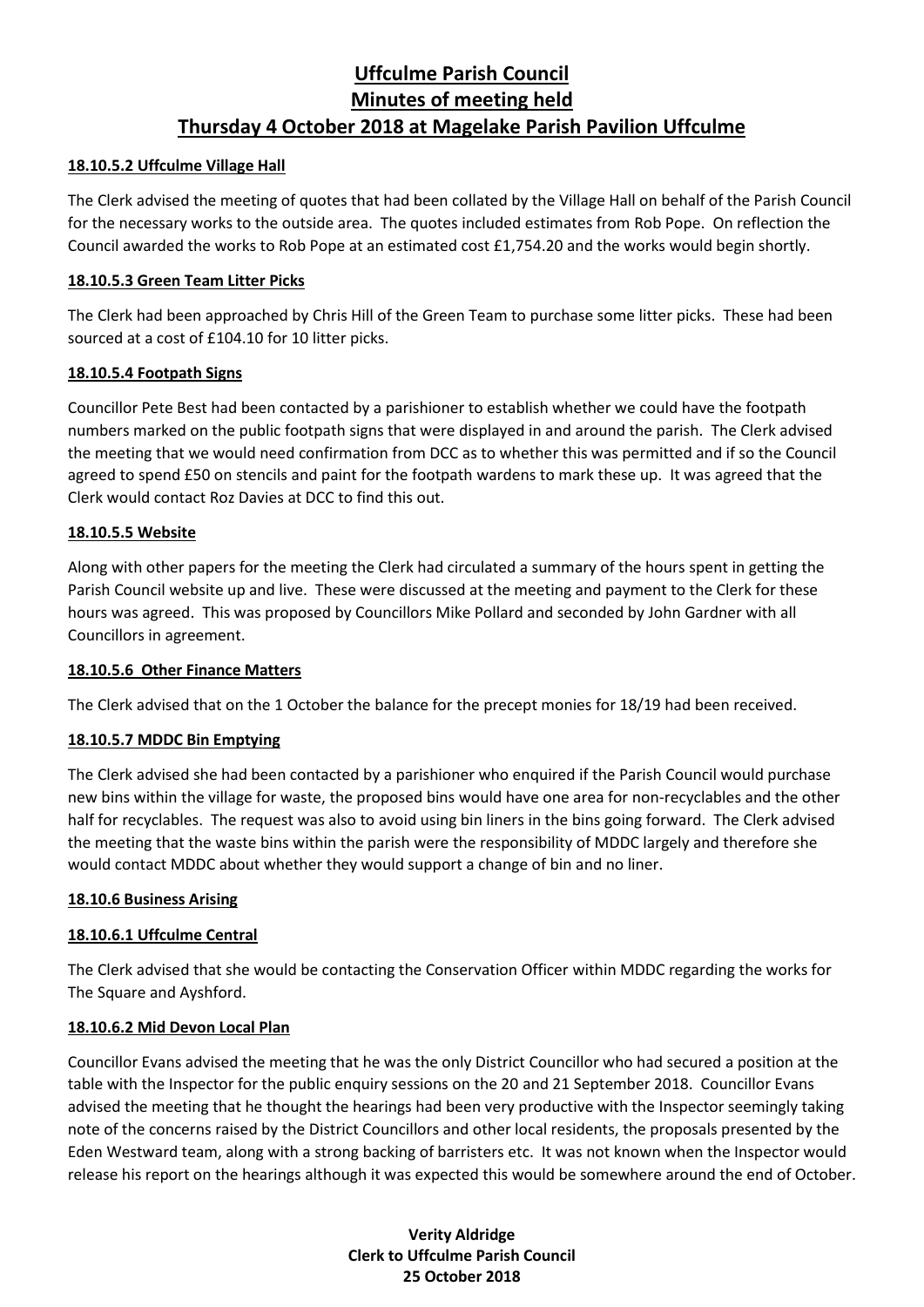Councillor Evans also advised the meeting that in preparation for the Local Plan hearings he had discovered that land that had initially been presented by the Eden Westward team as being used for the distribution site, and subsequently removed had in fact been placed as potential land for development within the Exeter Greater Strategic Plan. This land had been put forward in February 2017, immediately after the land had been removed from the MDDC Local Plan.

# **18.10.6.3 Landfill Site at Broadpath**

The meeting was advised that the Leachate treatment plant was still in its infancy and they were hoping to start building the site shortly. If the production is successful, then the Environment Agency will require at least 6 months' worth of treatment of pure water before they are able to apply for permanent permission. This is a test site and the success of this operation will depend whether they are granted permission permanently.

# **18.10.6.4 ABN Feed mill**

Councillor Hagelstein had provided a report to the meeting in her absence which set out that the Feed mill had reported a lot of issues with rats recently. It was thought that the rats had nests within and around the pond area which was on the land of Westwood Housing. It appears that ABN have had a lot of issues in contacting Westwood Housing to deal with the issue and they had hoped to sort the issue themselves.

The meeting also agreed that the Clerk should contact the supervisor Sam Novak the previous contact of Westwood Housing as there had been little progress on this matter.

# **18.10.6.5 Uffculme Mens Club**

The Clerk had no report to provide to the meeting and it seemed that the club was operating well.

# **18.10.6.6 Uffculme Bowling Club**

The Clerk had no update on the operations within the Bowling Club.

#### **18.10.6.7 Green Team/Green Day**

It was reported that the Green Team was a very successful day with a fantastic turn out of people, despite the poor weather. There had been a very popular food stall which had been run by a food waste charity within Tiverton.

#### **18.10.6.8 Allotments**

Councillor Best advised the meeting that next year will mark the 10-year anniversary of the allotments and they were hoping to celebrate this milestone with an open day. They were hoping to incorporate the Scarecrow competition that took place at this year's village fete into their open day.

#### **18.10.6.9 Kingwood Parking at Magelake**

There had been no further developments and Kingwood staff continued to park within the car park at Magelake.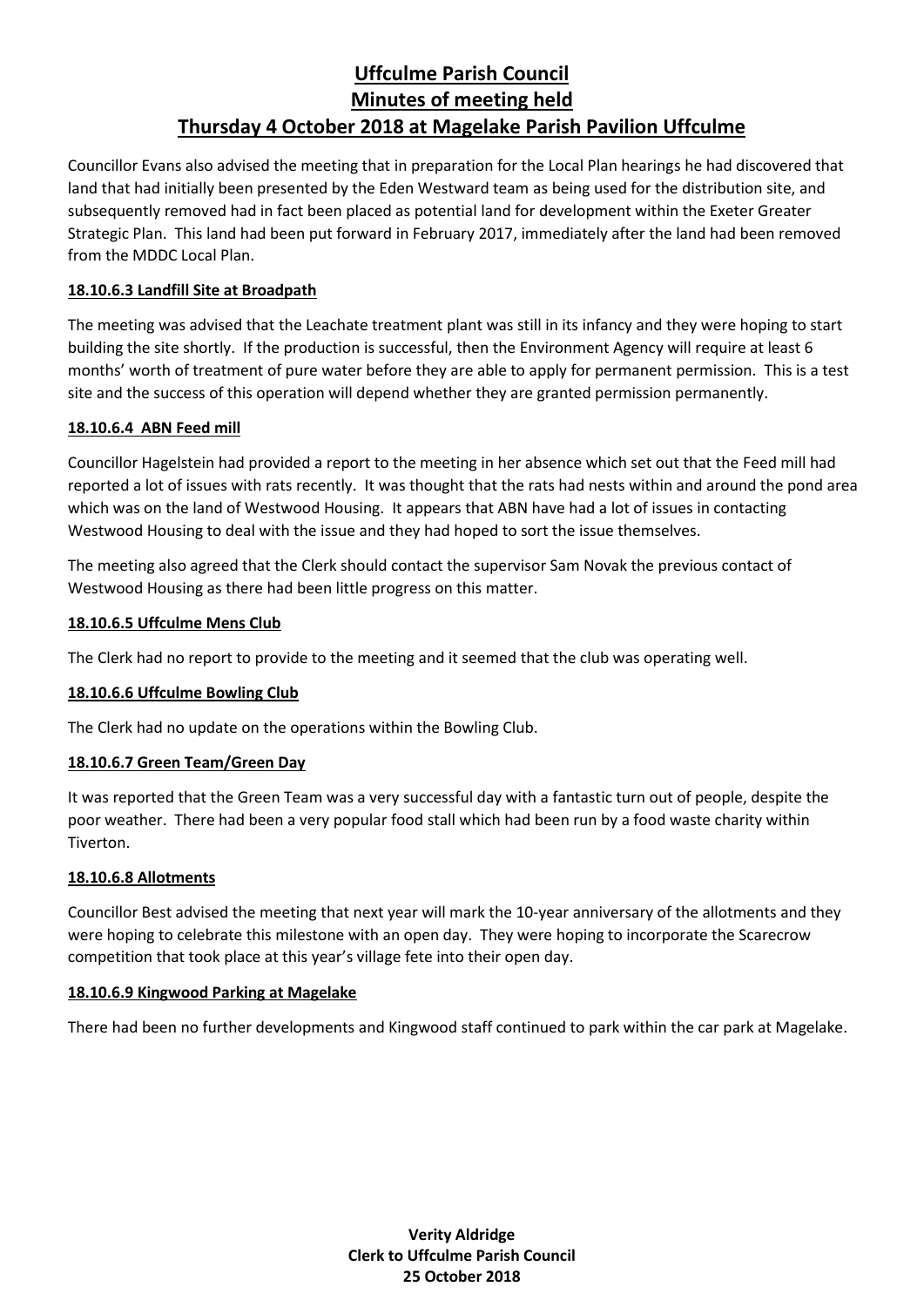# **18.10.6.10 BMX Track/Skate Park**

The questionnaire had so far received eleven responses, and these were suggesting that alternative facilities should be provided for children within the village. The closing date for responses was 31 October 2018 and we would hope that at the November meeting we could look at an overall response.

#### **18.10.6.11 Radio Devon**

The Radio Devon broadcast from Coldharbour Mill had been a great success and thanks were given to Councillor Best for representing the Parish Council on the radio show.

#### **18.10.6.12 Harvesters**

The meeting was advised that at the planning meeting in September DCH had attended the meeting with the proposals for the site. They had prepared a video which was primarily designed for marketing purposes which demonstrated the site from different angles and what it may look like when it was finished. They also presented some images and designs for the site where they will be submitting an application for the reserved matters of 30 houses on the adjoining land. This was slightly amended from the outline permission because of the land being acquired by DCH and therefore they were using the two parcels of land as one, although under two different planning applications, to design a scheme that was more aesthetically pleasing. The most notable change was to the pond at the bottom of the site to deal with run off water, this could now be designed in more of a circular shape, as opposed to the very long thin design and the spur of land as previously shown.

#### **18.10.7 Police Report**

The Clerk had no further updates in respect of police. Councillor Best had provided a summary of the details of the Devon Alert system which he advised he would circulate details to Councillors to be able to subscribe.

# **18.10.8 Highway Matters/Road & Traffic**

# **18.10.8.1 Issues Around School Traffic**

The school continues to provide parking issues in and around Ashley Road, Meadow View and other surrounding areas. It was agreed that the Clerk would write to the Headteachers Secretary at Uffculme Primary school asking whether they could remind parents about parking in the local area around the school.

The meeting agreed that the 30mph speed limit at Ashill should be placed on the November agenda.

# **18.10.9 Correspondence**

The Clerk did not have any specific correspondence to share with Councillors.

# **18.10.10 Clerks Report**

# **18.10.10.1 Devon Air Ambulance Night Landing Site**

The arrangements with Devon Air Ambulance were continuing to install the new lighting facilities within the site for it to be classed within one of the Air Ambulances approved night landing sites should it be required.